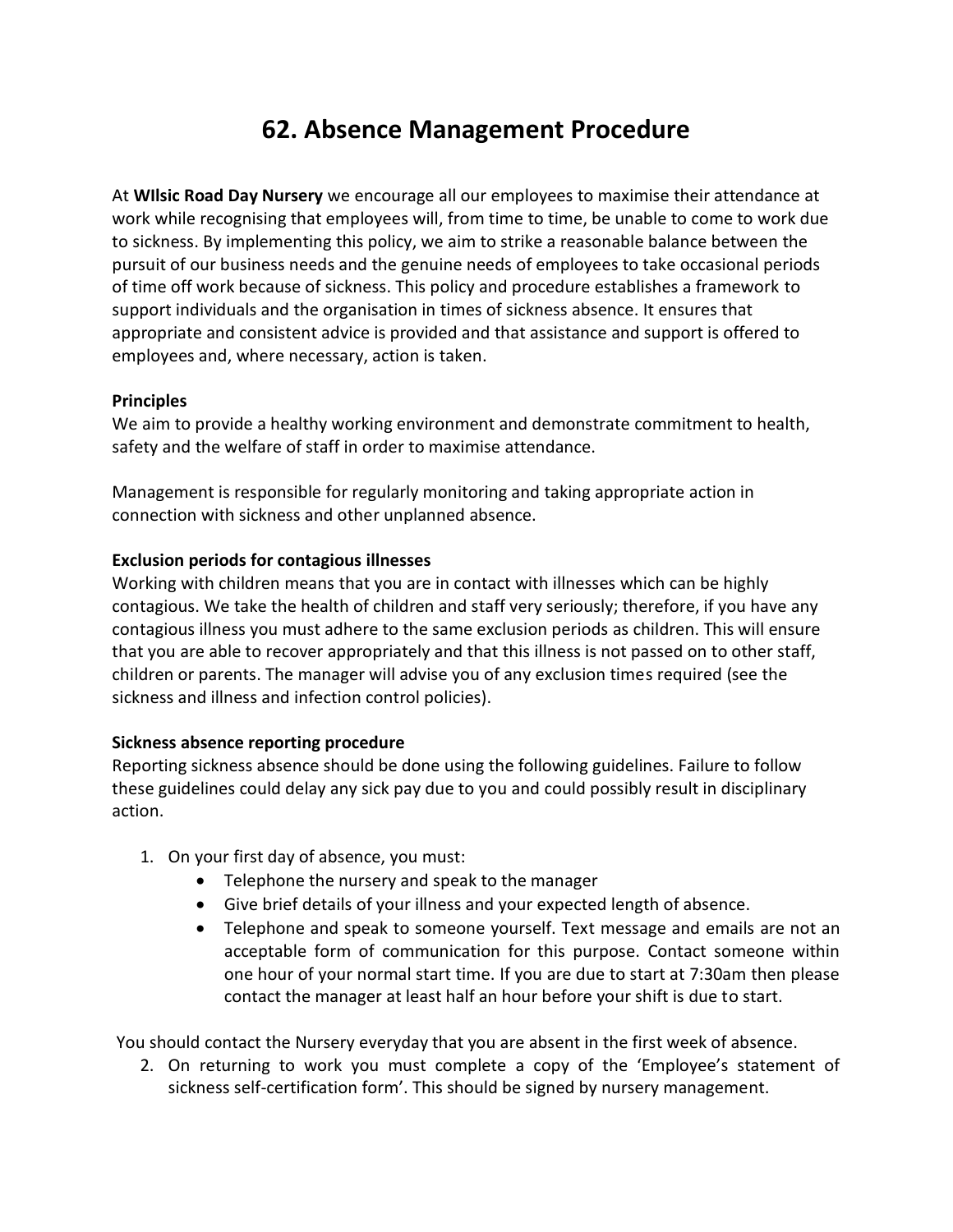3. For absences of more than seven consecutive days, including the weekend/non-working days, you must provide a 'fit note' completed by a qualified medical practitioner for the period of absence.

After returning to work from any sickness absence leave, a 'return to work' interview will be undertaken by the employee and line manager.

During the return to work interview the following will be discussed:

- The reason for absence
- Whether adjustments to the role (on a temporary or more permanent basis) are required and what they are. These might include adjusted work patterns, start and finish times and changes of duties
- Future requirements and expectations, e.g. improved attendance
- The return to work interview should be recorded and signed by both the manager and employee and a copy attached to the employee's file.

Where an employee's attendance record gives cause for concern because of the duration or frequency of absence, this should be brought to the attention of the employee through a discussion with the manager.

Throughout any stage of discussions on sickness absence, employees may be accompanied by a work colleague.

The abuse of sick leave and pay regulations may be classified as misconduct and will be dealt with through the disciplinary procedure.

#### **Frequent and/or persistent short-term sickness absence**

Short-term absence may be short periods of one or two days occurring frequently.

Absence of this nature can be identified by one of the following indicators and should be classed as a trigger:

- Four self-certified spells of absence in one calendar year
- A total of 10 working days or more of self-certified absence in one calendar year
- Patterns of absence over a period, e.g. an individual regularly taking Mondays or Fridays off
- Where an employee's attendance record is significantly worse than those of comparable employees, or absence problems have gone on for a considerable length of time.

#### **Long-term sickness absence**

For the purposes of the policy, long-term sickness absence is defined by the nursery as absences lasting over one month.

Where absences have lasted over 10 working days or more, the manager should contact the member of staff concerned to obtain an initial assessment of the problem and to offer any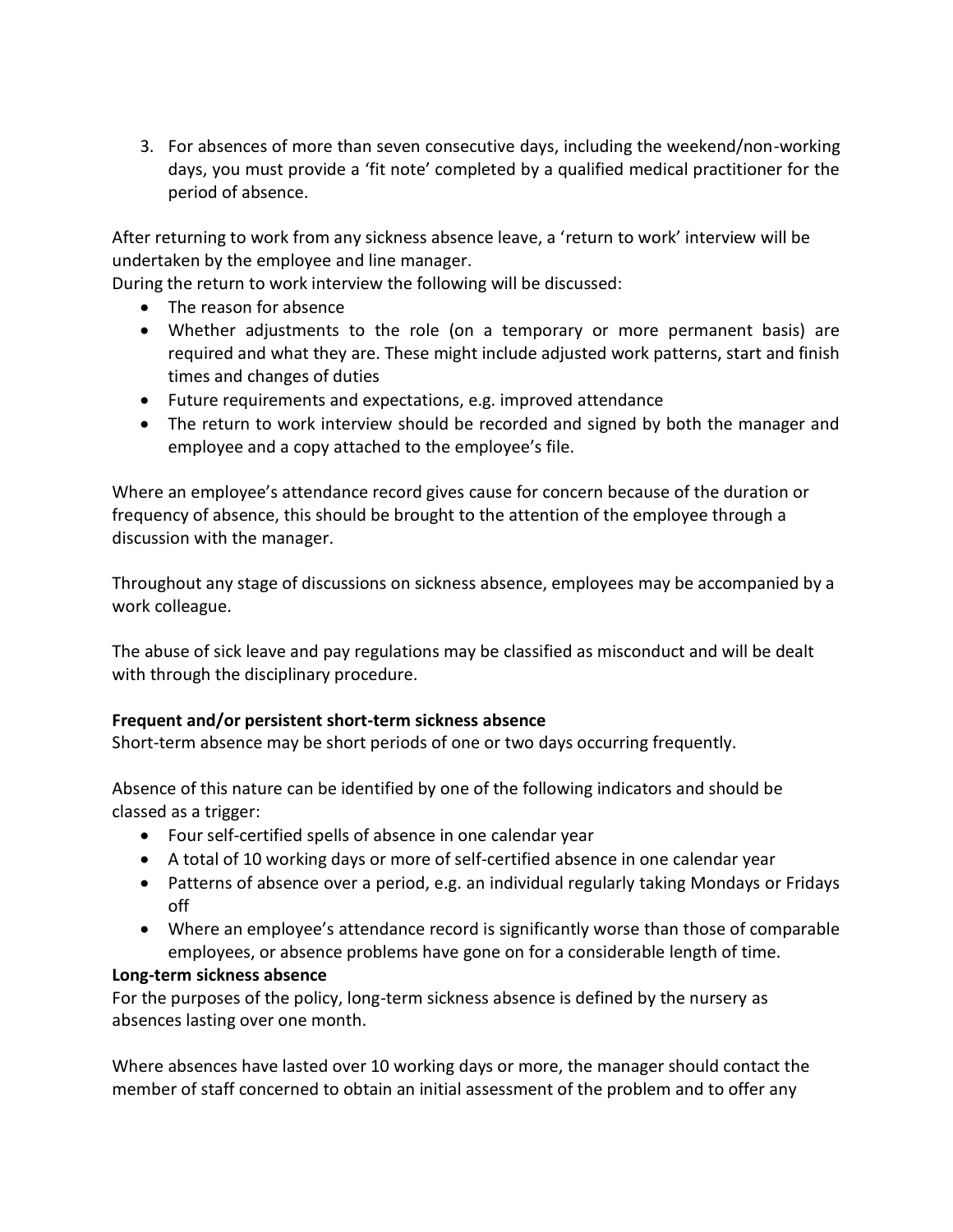further help or assistance.

At this point and where felt appropriate after further assessment of the problem, the manager will arrange a face-to-face meeting or telephone conference between themselves and the member of staff. The meeting should:

- Seek to confirm the reasons and nature of the absence and its likely duration
- Ensure that the member of staff is aware of the nursery's concern regarding their health and necessary absence from work
- Consider offering alternative duties or a shorter working week if this would enable a quicker return to work subject to medical advice
- Give consideration to any personal problems being encountered and discuss possible ways of helping the individual resolve these
- Advise the member of staff that in their best interests they may be asked to see a registered medical practitioner or occupational health provider appointed by the nursery to enable a medical report to be prepared
- Alternatively, and if appropriate, gain agreement from the member of staff to contact their doctor or specialist in order to establish the likely length of absence and the longterm effect on capability in relation to job performance and attendance at work.

If all other avenues have been investigated, the absence continues or, following return to work, the attendance record does not improve, a subsequent meeting should be arranged. At this point, unless there are reasonable grounds to believe there will be an improvement in the foreseeable future, the manager should inform the member of staff that long-term sickness absence due to ill health may put their employment at risk and the possibility of termination by reason of capability or suitability to work with children might have to be considered, taking into account any medical information available.

The position will be reviewed periodically and ultimately it may become necessary from a business perspective to consider termination of employment. In these circumstances, the nursery will:

- Review the employee's absence record to assess whether or not it is sufficient to justify dismissal
- Consult the employee
- Obtain up-to-date medical advice through the employee's GP and/or occupational health
- Advise the employee in writing as soon as it is established that termination of employment has become a possibility
- Meet with the employee to discuss the options and consider the employee's views on continuing employment
- Review if there are any other jobs that the employee could do prior to taking any decision on whether or not to dismiss
- Allow a right of appeal against any decision to dismiss the employee on grounds of longterm ill health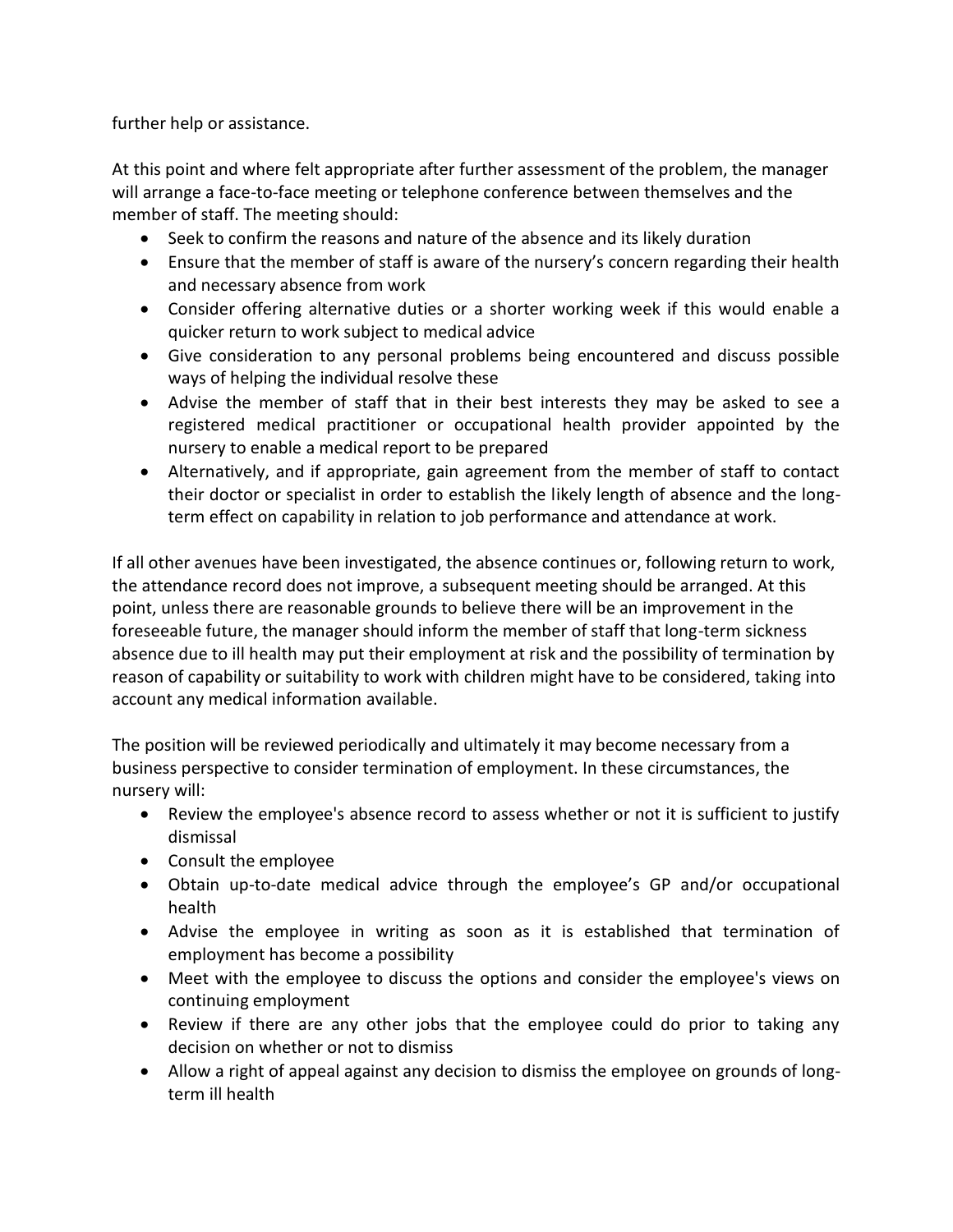- Arrange a further meeting with the employee to determine any appeal
- Following this meeting, inform the employee of its final decision
- Act reasonably towards the employee at all times.

Any decision to terminate employment will be taken by the [\*Owner/\*Registered Person/\*Committee], making sure the capability procedure has been exhausted.

## **Occupational health**

The nursery reserves the right to request employees to attend an appointment with an Occupational Health Advisor (e.g. consultant, GP) during their employment, if it is reasonably deemed necessary due to sickness absence, changes in health or the role, or where it is necessary to seek an expert medical opinion as to whether or not the employee can fulfil their job role or whether any reasonable adjustments should be made to the employee's role.

The nursery will seek to engage the services of an independent Occupational Health Advisor in situations where expert medical opinion is required and work with them to identify the best course of action in circumstances of sickness absence.

## **Access to medical records**

The Access to Medical Records Act 1988 gives individuals the right of access to medical records relating to themselves which have been prepared by a medical practitioner for employment purposes. The Act provides that:

- Employers must gain the consent of employees before requesting reports from medical practitioners
- Employers must inform employees of their rights in respect of medical reports
- The employee has the right of access to the report before the employer sees it, provided appropriate notification is given
- The employer is responsible for notifying the medical practitioner that the employee wishes to have access
- The employee may ask for a report to be amended or may attach a statement to the report
- Having seen the report, the employee may wish to withhold consent to it being supplied.

Where the nursery requests further medical information about the health of staff from an individual's General Practitioner or Specialist, or its own occupational health provider, the provisions of the Act will be followed.

Throughout any interviews regarding sickness absence, staff are entitled to the support of and/or representation by a work colleague or recognised trade union representative.

#### **Sick Pay**

During the first six months of employment, there is no entitlement to company sick pay.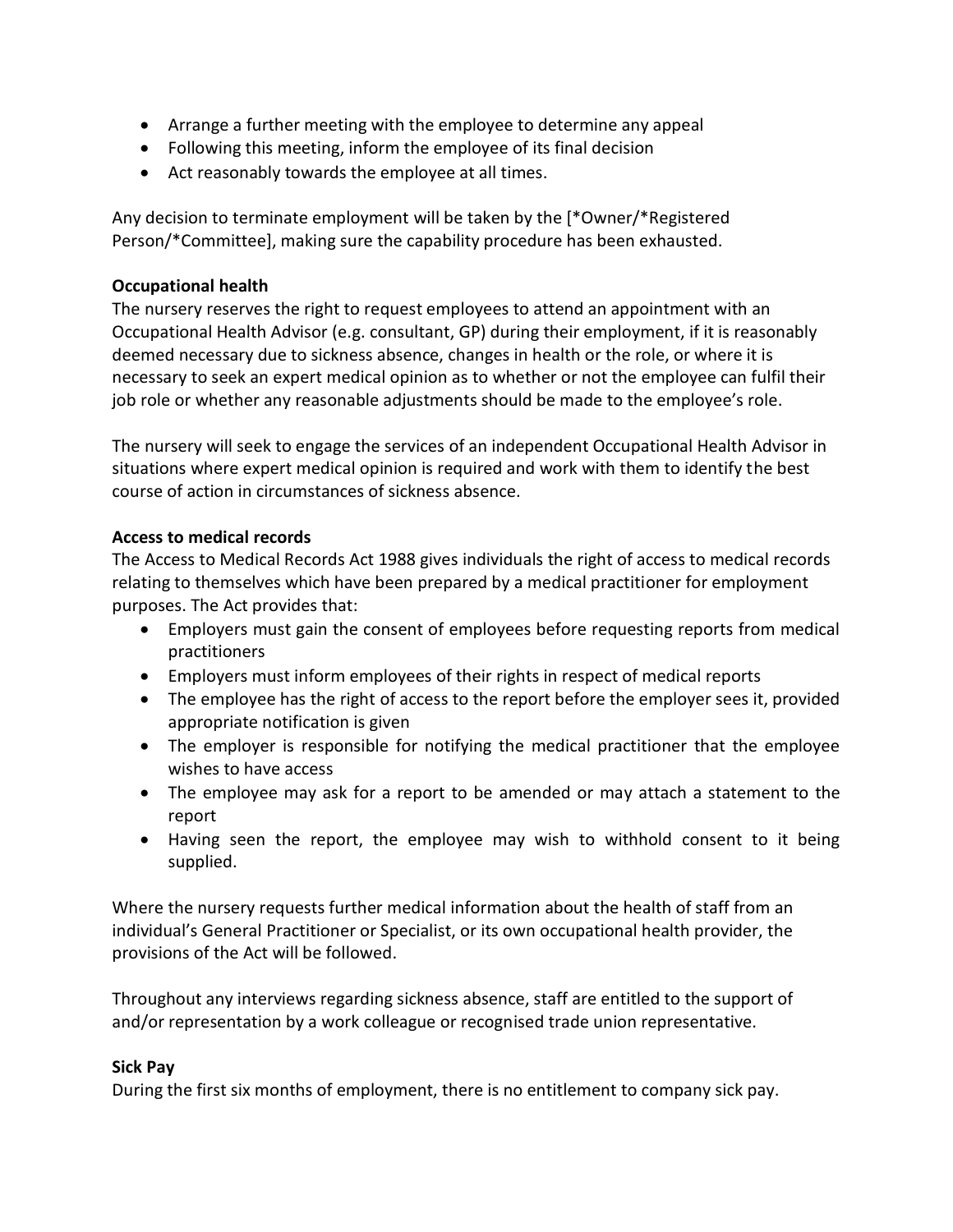Statutory Sick Pay (SSP) will be paid in accordance with Department for Work and Pensions requirements and no payment will be made for the first three working days in a period of incapacity for work.

Sick Pay is calculated on a rolling 12 month basis i.e. the amount of sickness during the last 12 month period.

## **Annual leave and sick pay**

Where an employee falls sick or is injured while on annual leave, the nursery will allow the employee to take sick leave and take the annual leave at a later time. This policy is subject to the following strict conditions:

- The total period of incapacity must be fully certificated by a qualified medical practitioner
- The employee must contact the manager as soon as he/she knows that there will be a period of incapacity during the pre-planned annual leave in accordance with the Sickness Absence Reporting Procedure
- The employee must submit a written request no later than five days after returning to work setting out how much of the annual leave period was affected by sickness and the amount of leave that the employee wishes to take at another time
- Where the employee is overseas when he/she falls sick or is injured, evidence must be produced that the employee was sick by way of either a medical certificate or proof of a claim on an insurance policy for medical treatment received at the overseas location.

Where the employee fulfils all of the above conditions, we will allow the employee the same amount of annual leave as the amount lost due to sickness or injury.

# **Sickness or injury shortly before a period of planned holiday**

If an employee is ill or is injured before the start of a period of planned annual leave, we will agree to the employee postponing the annual leave dates to another mutually agreed time. Any period of sickness absence will then be treated in accordance with the employer's normal policy on sickness absence.

The employee must submit a written request to postpone the planned annual leave and this must be accompanied by a letter from his/her doctor confirming that he/she is unfit to take the annual leave.

#### **Replacement annual leave dates**

Where it is agreed that an employee can take replacement annual leave at a later time, the employee should nominate replacement annual leave dates as soon as possible, with the dates being subject to the agreement of the employee's line manager in the usual way. Employees should endeavour to take any replacement annual leave within the same holiday year as the days lost as a result of sickness or injury. In the event that part or all of the annual leave is lost due to incapacity towards the end of the nursery's holiday year and there is insufficient time left during that year for the replacement annual leave to be taken, the